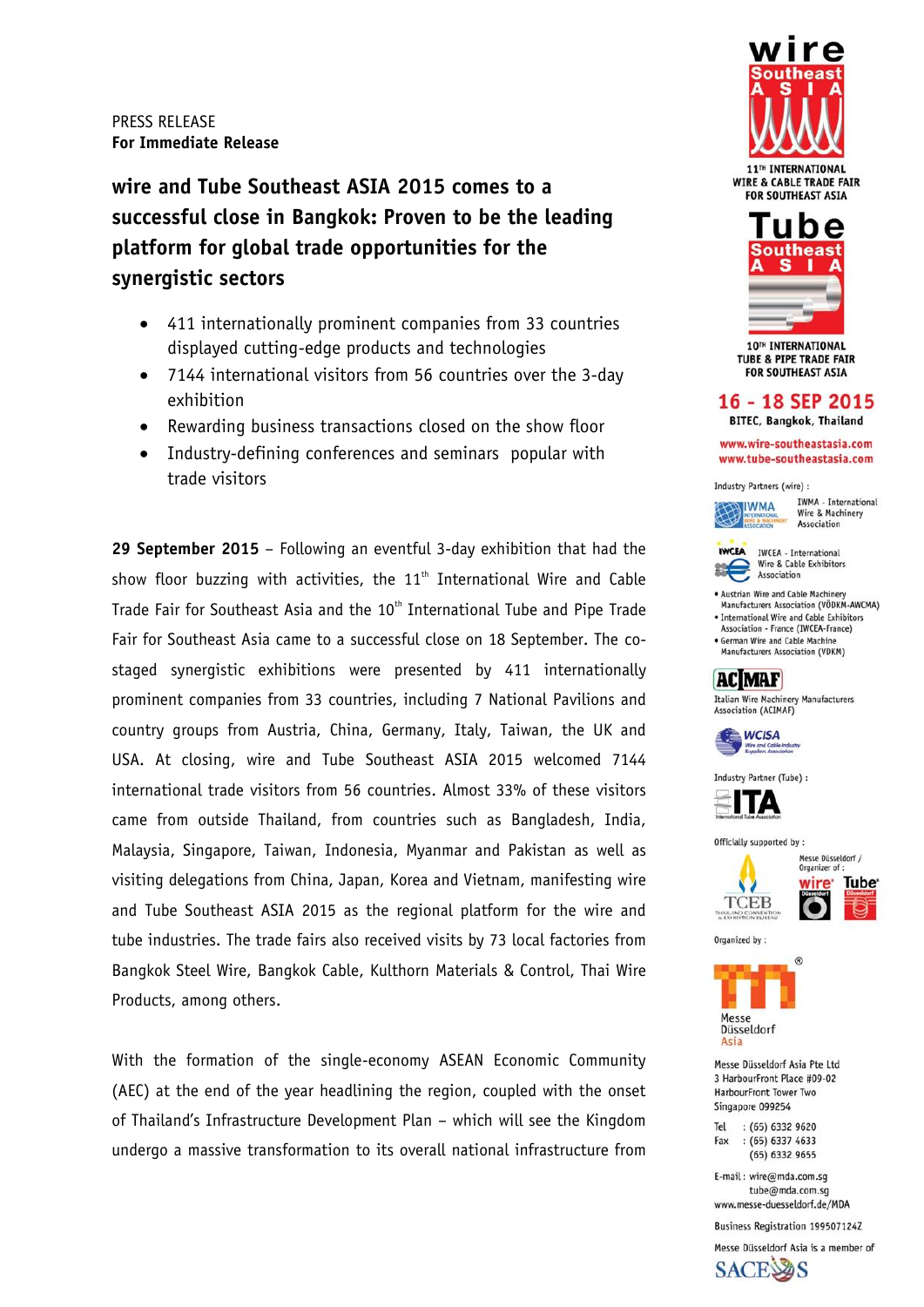2015 to 2022, robust and borderless trade opportunities will be evident for the wire and tube industries in the coming vears. Emphasizing the opportune staging of wire and Tube Southeast ASIA 2015 in Bangkok, Thailand, Mr Gernot Ringling, Managing Director, Messe Düsseldorf Asia, shared: "The staging of the synergistic trade fairs come at a timely juncture, presenting itself as a valuable platform to foster greater understanding, and business linkages between Thailand, the region and the international community for mutual benefit."

In line with the changing industry landscape and market demands, participating exhibitors gave a solid showing of their best in technologies, innovations and machinery to quality trade visitors - further indicating wire and Tube Southeast ASIA 2015's standing as the optimum, single converging point where the interest of exhibitors and visitors are met. As commented by Mr Christian Schalich, Area Sales Manager for SIKORA AG: "Our main objective of participation is to showcase our latest machinery to customers from the region. At the trade fair, we were able to do so and at the same time explain the advanced technologies behind our machines while our customers test them out. Having met with more visitors than two years ago, I am pleased that we have met our objective fully and will surely be back in 2017!"

For French exhibitor, Numalliance, the successful sale of a machine to a Thai customer was the highpoint of their participation at wire and Tube Southeast ASIA 2015 - where the trade fair presented an avenue for the company to introduce its products and expertise to a regional audience. Highlighting the strategic locale of wire and Tube Southeast ASIA 2015, Mr Patrick Maurissen, Sales Director for Numalliance said, "not only does this trade exhibition reach out to the domestic Thai market, but this exhibition also drew large numbers of industry visitors from regional countries who otherwise wouldn't be entering the European markets."

Sharing Mr Maurissen's sentiments is Ms Wang Fei, Corporate Program Manager, China Petroleum Technology & Development Corporation who mentioned that they had the opportunity to meet with clients from India, Bangladesh, Thailand and Indonesia at the exhibition - all of which are



**WIRE & CABLE TRADE FAIR FOR SOUTHEAST ASIA** 



**TUBE & PIPE TRADE FAIR FOR SOUTHEAST ASIA** 

# 16 - 18 SEP 2015

**BITEC, Bangkok, Thailand** 

www.wire-southeastasia.com www.tube-southeastasia.com

Industry Partners (wire) :



IWMA - International Wire & Machinery Association



Wire & Cable Exhibitors Association . Austrian Wire and Cable Machinery

Manufacturers Association (VÖDKM-AWCMA) · International Wire and Cable Exhibitors

Association - France (IWCEA-France) German Wire and Cable Machine





Italian Wire Machinery Manufacturers Association (ACIMAF)





Officially supported by:





Organized by:



Messe Düsseldorf Asia Pte Ltd 3 HarbourFront Place #09-02 HarbourFront Tower Two Singapore 099254

: (65) 6332 9620 Tel : (65) 6337 4633 Fax (65) 6332 9655

E-mail: wire@mda.com.sg tube@mda.com.sq www.messe-duesseldorf.de/MDA

**Business Registration 199507124Z** 

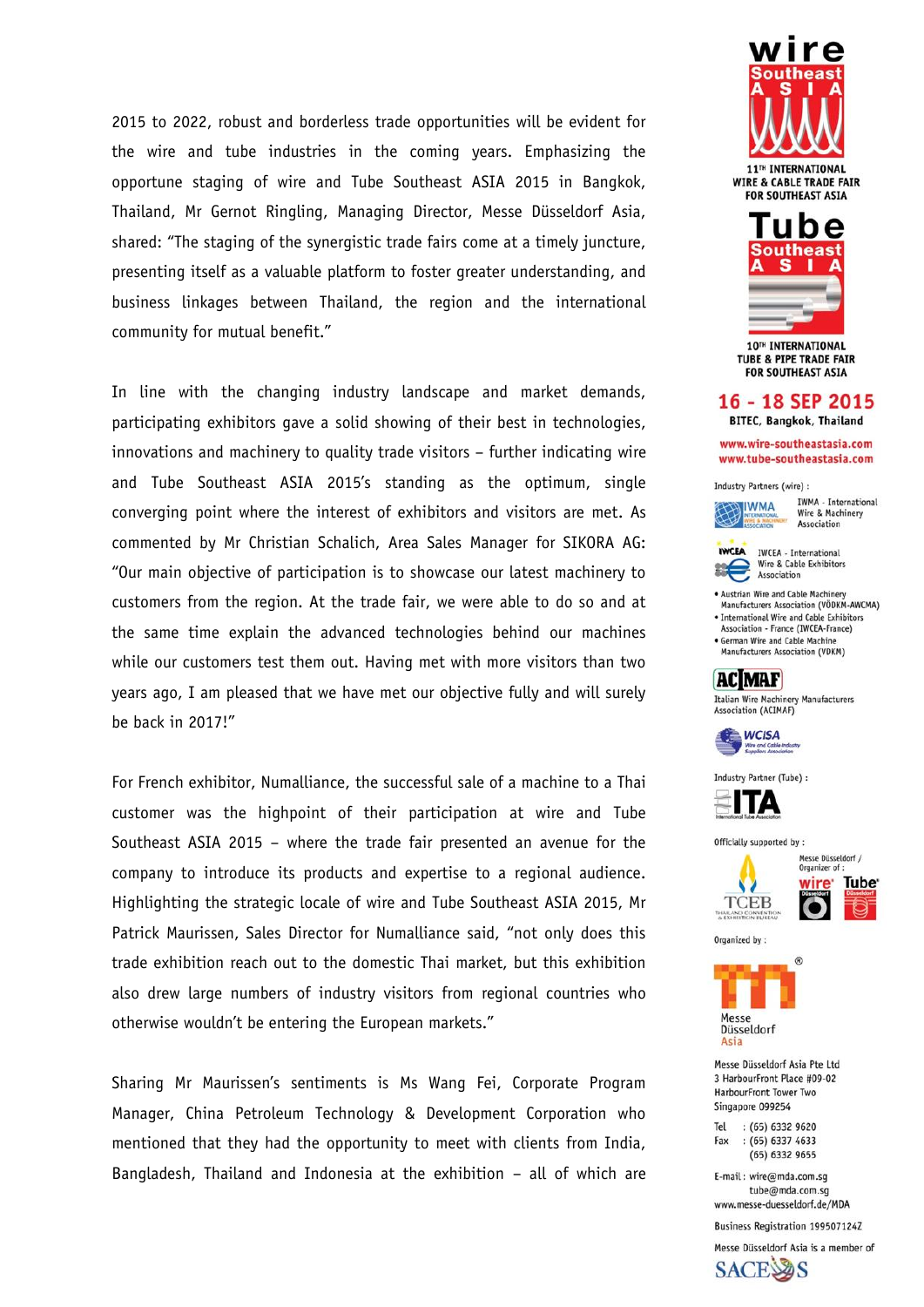valuable contacts for their market expansion plans in Asia. "Through onsite discussions, we got to learn of purchasing requirements and products that are of interest to our regional clientele and gathered a better grasp of the region's market trends, which will be helpful for the forward planning of our business," she added.

Endorsing the trade fairs' relevance to current market trends and movements were international industry partners from International Wire & Machinery Association (IWMA), Italian Wire Machinery Manufacturers Association (ACIMAF), International Wire & Cable Exhibitors (IWCEA), Austrian Wire and Cable Machinery Manufacturers Association (VÖDKM-AWCMA), International Wire and Cable Exhibitors Association - France (IWCEA-FRANCE), German Wire and Cable Machine Manufacturers Association (VDKM), Wire and Cable Industry Suppliers Association (WCISA) and International Tube Association (ITA), who spoke unanimously of the thriving market potential and opportunities in Southeast Asia, and how the trade fairs offered a necessary and invaluable opportunity for their members to retain top-of-mind recall with their Southeast Asian customers and partners, while creating a platform for face-to-face consultations to acquire new business links and strengthen existing business relations. In particular, Mr Ferruccio Bellina, President of ACIMAF, who commended the well-organized exhibitions and shared that, "this edition is better than the last and we have seen good numbers and quality visitors. We've also received a steady stream of enquiries." Newly appointed Chairman of IWMA, Mrs Amanda Shehab, validated wire Southeast ASIA's ability to attract international exhibitors and visitors. She further commented that, "the Southeast Asian market is a significant and growing one, and thus the trade fair presents a great opportunity for the industry to explore the region's potential."

wire and Tube Southeast ASIA 2015 was further augmented by concurrentlyheld conferences and seminars by field experts from King Mongkut's University of Technology Thonburi, Engineering Institute of Thailand, Technology Promotion Agency, International Copper Association (SEA) and TumCivil.com Training Centre on trending topics ranging from safety and energy saving initiatives, installation standards, conversion of overhead power lines to structural analysis and design, to overwhelming responses.



11<sup>TH</sup> INTERNATIONAL **WIRE & CABLE TRADE FAIR FOR SOUTHEAST ASIA** 



**TUBE & PIPE TRADE FAIR FOR SOUTHEAST ASIA** 

# 16 - 18 SEP 2015

**BITEC, Bangkok, Thailand** 

www.wire-southeastasia.com www.tube-southeastasia.com

Industry Partners (wire) :



IWMA - International Wire & Machinery Association



IWCEA - International Wire & Cable Exhibitors

. Austrian Wire and Cable Machinery Manufacturers Association (VÖDKM-AWCMA) · International Wire and Cable Exhibitors

Association - France (IWCEA-France) German Wire and Cable Machine

Manufacturers Association (VDKM)



Italian Wire Machinery Manufacturers Association (ACIMAF)



Industry Partner (Tube) :

ТД

Officially supported by :





Organized by:



Messe Düsseldorf Asia Pte Ltd 3 HarbourFront Place #09-02 HarbourFront Tower Two Singapore 099254

Tel : (65) 6332 9620  $:(65) 6337 4633$ Fax (65) 6332 9655

E-mail: wire@mda.com.sg tube@mda.com.sq www.messe-duesseldorf.de/MDA

Business Registration 199507124Z

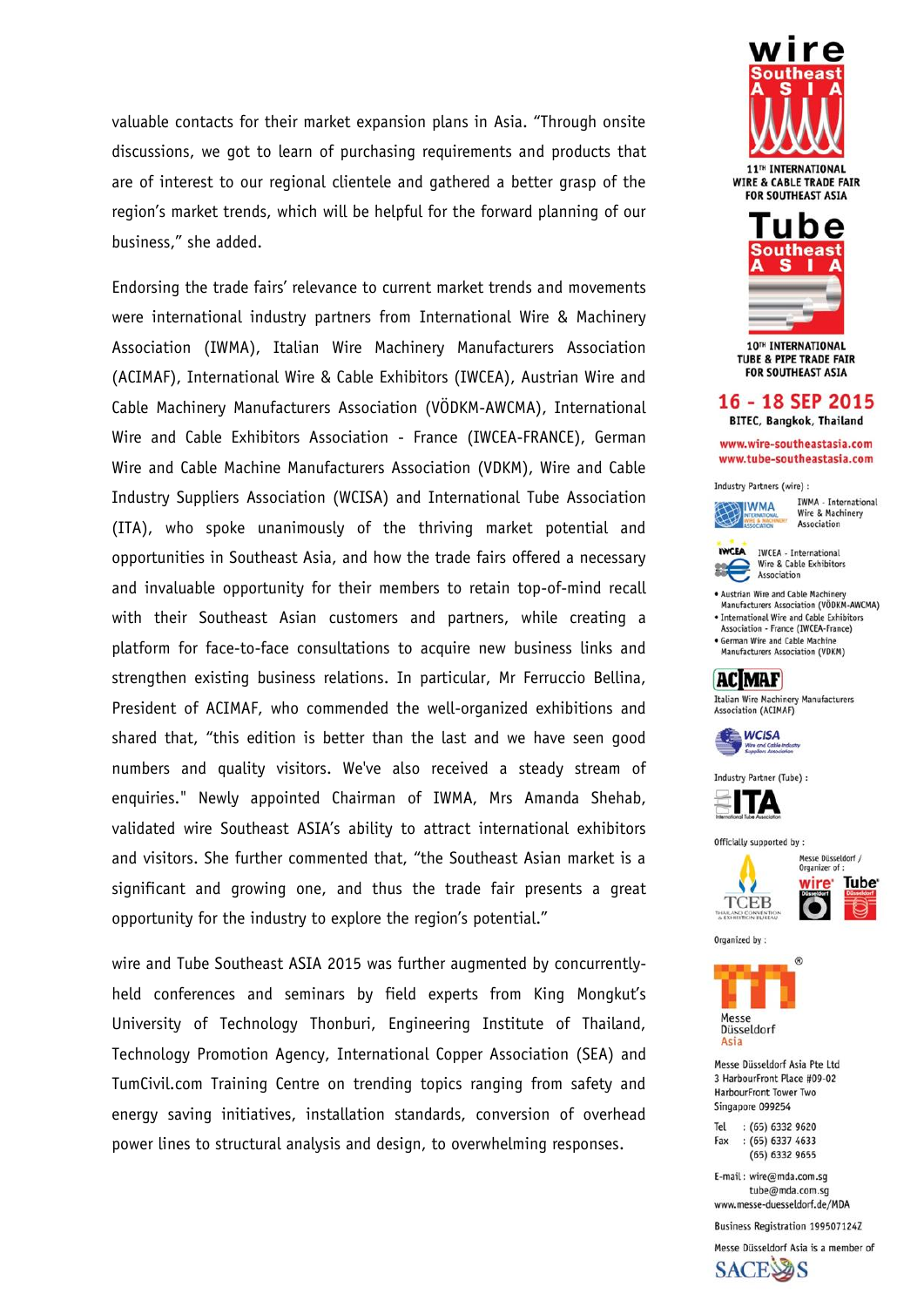For first-time visitor, Mr Nobuyoshi Kudo from the Japan Pipe Processing Machine Association, he shared that his purpose of visit was to learn about the latest market developments in Thailand and the region, establish knowledge exchange links and to bring some of the industry's best practices back to Japan. The 12-member delegation representing Japanese pipe processing companies appreciated the broad mix of products, materials and technology on display and how it is closely tailored to the trends and demands of the industry.

With plans for an enhanced and more improved 2017 edition of the trade fairs already in motion, Mr Ringling said: "As specialist trade exhibitions with an established history of almost two decades in Southeast Asia, driven by the world's leading trade fairs, wire Düsseldorf and Tube Düsseldorf, we are committed to working hand in hand with our international industry partners and supporting industry associations to present yet another two world-class exhibitions in wire and Tube Southeast ASIA 2017 - one that is reflective of the upcoming economy and industry progressions."

Participation details to wire and Tube Southeast ASIA 2017 will be announced soon.

- End -



11<sup>TH</sup> INTERNATIONAL **WIRE & CABLE TRADE FAIR FOR SOUTHEAST ASIA** 



**TUBE & PIPE TRADE FAIR FOR SOUTHEAST ASIA** 

# 16 - 18 SEP 2015

**BITEC, Bangkok, Thailand** 

www.wire-southeastasia.com www.tube-southeastasia.com

Industry Partners (wire) :



IWMA - International Wire & Machinery Association



IWCEA - International Wire & Cable Exhibitors Association

. Austrian Wire and Cable Machinery Manufacturers Association (VÖDKM-AWCMA) · International Wire and Cable Exhibitors

Association - France (IWCEA-France) · German Wire and Cable Machine

Manufacturers Association (VDKM)

# **ACMAF**

Italian Wire Machinery Manufacturers Association (ACIMAF)



Industry Partner (Tube) :



Officially supported by :





Organized by:



Messe Düsseldorf Asia Pte Ltd 3 HarbourFront Place #09-02 HarbourFront Tower Two Singapore 099254

Tel : (65) 6332 9620 : (65) 6337 4633 Fax (65) 6332 9655

E-mail: wire@mda.com.sg tube@mda.com.sq www.messe-duesseldorf.de/MDA

Business Registration 199507124Z

Messe Düsseldorf Asia is a member of **SACE**S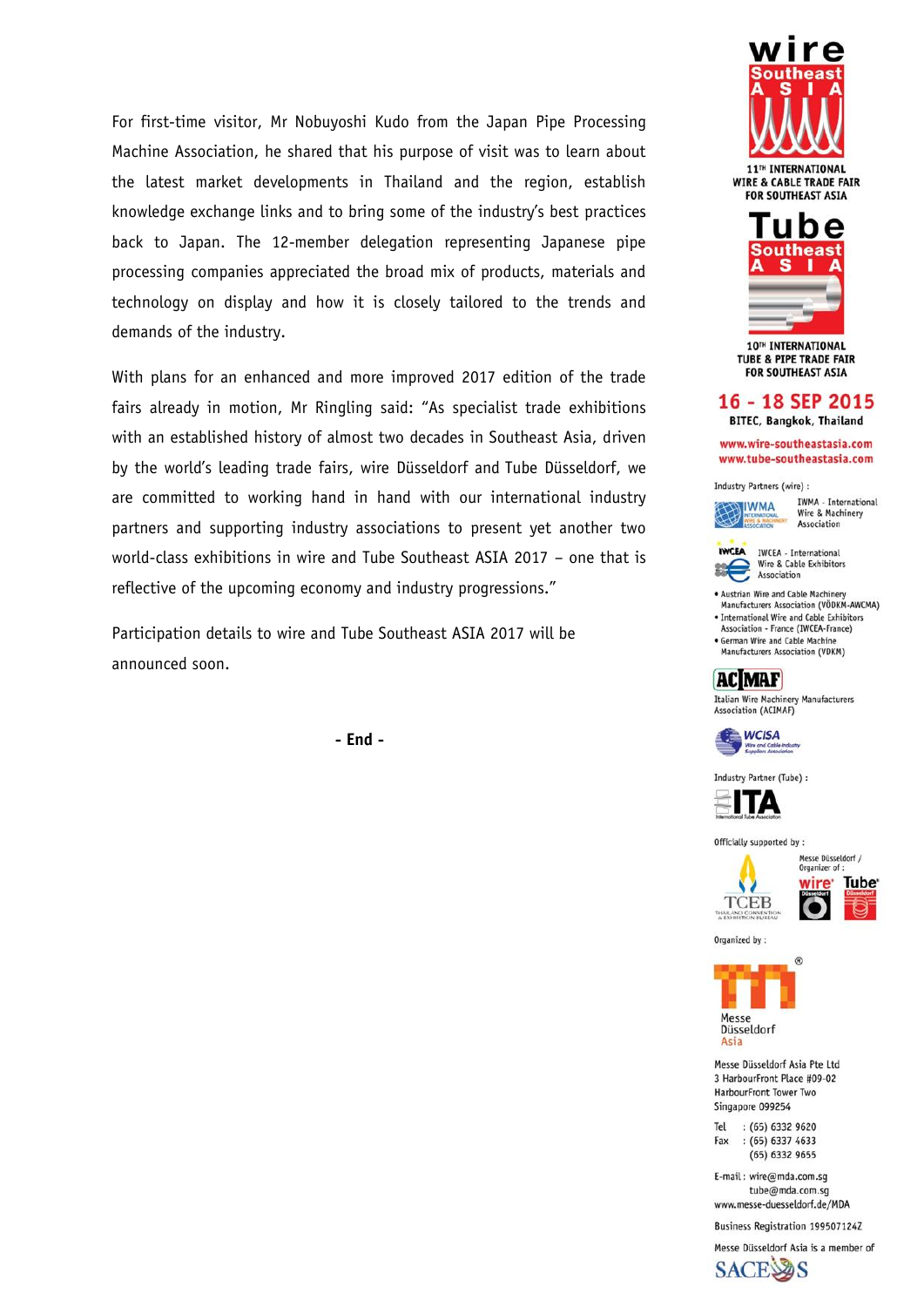# **wire Southeast ASIA Industry Partners:**

International Wire & Machinery Association (IWMA) ו Italian Wire Machinery Manufacturers Association (ACIMAF) ו International Wire & Cable Exhibitors (IWCEA) ו Austrian Wire and Cable Machinery Manufacturers Association (VÖDKM-AWCMA) ו International Wire and Cable Exhibitors Association - France (IWCEA-FRANCE) ו German Wire and Cable Machine Manufacturers Association (VDKM) ו Wire and Cable Industry Suppliers Association (WCISA)

# **Tube Southeast ASIA Industry Partner:**

International Tube Association (ITA)

## **wire / Tube Supporting Associations:**

- International Wire and Cable Exhibitors' Association France (IWCEA-France)
- **International Wire & Machinery Association**
- Austrian Wire and Cable Machinery Manufacturers' Association (VÖDKM-AWCMA)
- **EXEC** Italian Wire Machinery Manufacturers Association
- **Wire And Cable Industry Suppliers Association**
- Technology Promotion Association (Thailand-Japan)
- **•** Philippine Iron & Steel Institute
- **ELECTRIC Wire and Cable Association of Ho Chi Minh City**
- **International Tube Association**
- Technology Promotion Association (Thailand-Japan)
- Thai Stainless Steel Development Association (TSSDA)
- **F** Thai Foundry Association
- **F** Thai Subcontracting Promotion Association
- **Electrical And Electronics Institute**
- **EXECT:** Materials Innovation Center (Kasetsart University)
- Philippine Iron & Steel Institute
- **Hong Kong Screw & Fastener Council**
- **Japan Spring Manufacturers Association**



11<sup>TH</sup> INTERNATIONAL **WIRE & CABLE TRADE FAIR FOR SOUTHEAST ASIA** 



**TUBE & PIPE TRADE FAIR FOR SOUTHEAST ASIA** 

# 16 - 18 SEP 2015

**BITEC, Bangkok, Thailand** 

www.wire-southeastasia.com www.tube-southeastasia.com

Industry Partners (wire) :



IWMA - International Wire & Machinery Association



IWCEA - International Wire & Cable Exhibitors Association

- . Austrian Wire and Cable Machinery Manufacturers Association (VÖDKM-AWCMA)
- · International Wire and Cable Exhibitors Association - France (IWCEA-France)
- · German Wire and Cable Machine Manufacturers Association (VDKM)



Italian Wire Machinery Manufacturers Association (ACIMAF)



Industry Partner (Tube) :



Officially supported by:



Tube<sup>®</sup>

Organized by:



Messe Düsseldorf Asia Pte Ltd 3 HarbourFront Place #09-02 HarbourFront Tower Two Singapore 099254

Tel : (65) 6332 9620 : (65) 6337 4633 Fax (65) 6332 9655

E-mail: wire@mda.com.sg tube@mda.com.sq www.messe-duesseldorf.de/MDA

Business Registration 199507124Z

Messe Düsseldorf Asia is a member of